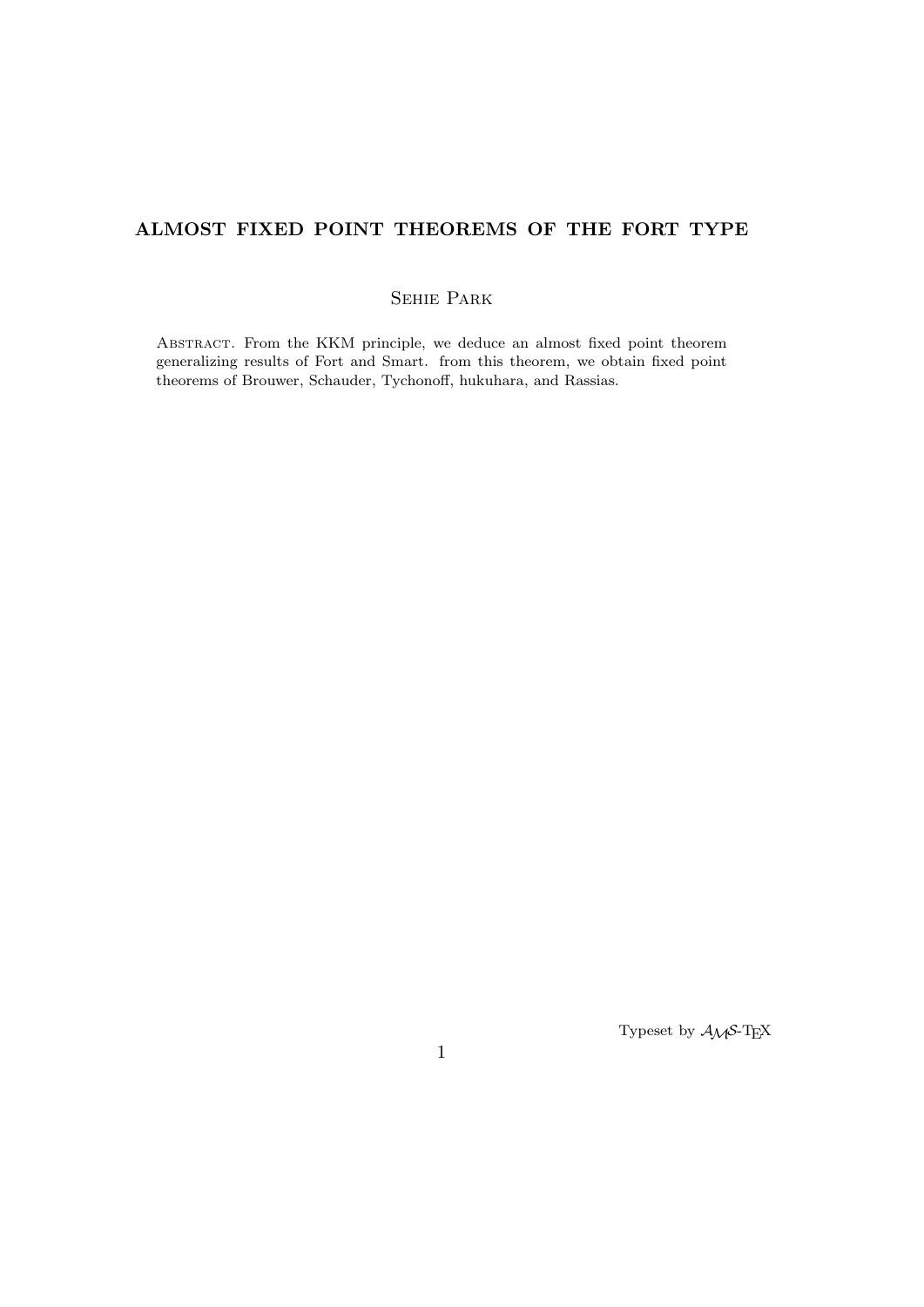In 1954, M. K. Fort, Jr. [F] showed that any open disk in the Euclidean plane has the almost fixed point property. This was extendeed to any normed space by D. R. Smart [S]in 1993.

Our aim in this paper is to show that those results can be generalized to convex subsets of locally convex Hausdorff topological vector spaces or of metric topological vector spaces whose open balls are convex.

Our arguments are based on the Knaster-Kuratowski-Mazurkiewicz (simply, KKM ) theorem [K]. For other result applications of the KKM theorem can be seen in the author [ ].

**KKM principle.** Let D be the set of vertices of a simplex S and  $F: D \to S$ *a multimap with closed values such that*

$$
co N \subset F(N) \text{ for each } N \subset D.
$$

*Then*  $\bigcap_{z \in D} F(z) \neq \emptyset$ *.* 

It is also well-known that the following easily follows from the KKM principle; see Fan [F].

**Lemma.** *Let X be a subset of a topological vector space, D a nonempty subset of X* such that  $\text{co } D \subset X$ , and  $F : D \to X$  a KKM map with closed values. Then *{F*(*z*)*}<sup>z</sup>∈<sup>D</sup> has the finite intersection property,*

Note that a map  $F: D \longrightarrow X$  is called a *KKM map* if

 $\mathbf{co} N \subset F(N)$  for each finite subset *N* of *D*.

From now, tv.s. means a Hausdorff topological vector space.

From Lemma, we have our main result as follows:

2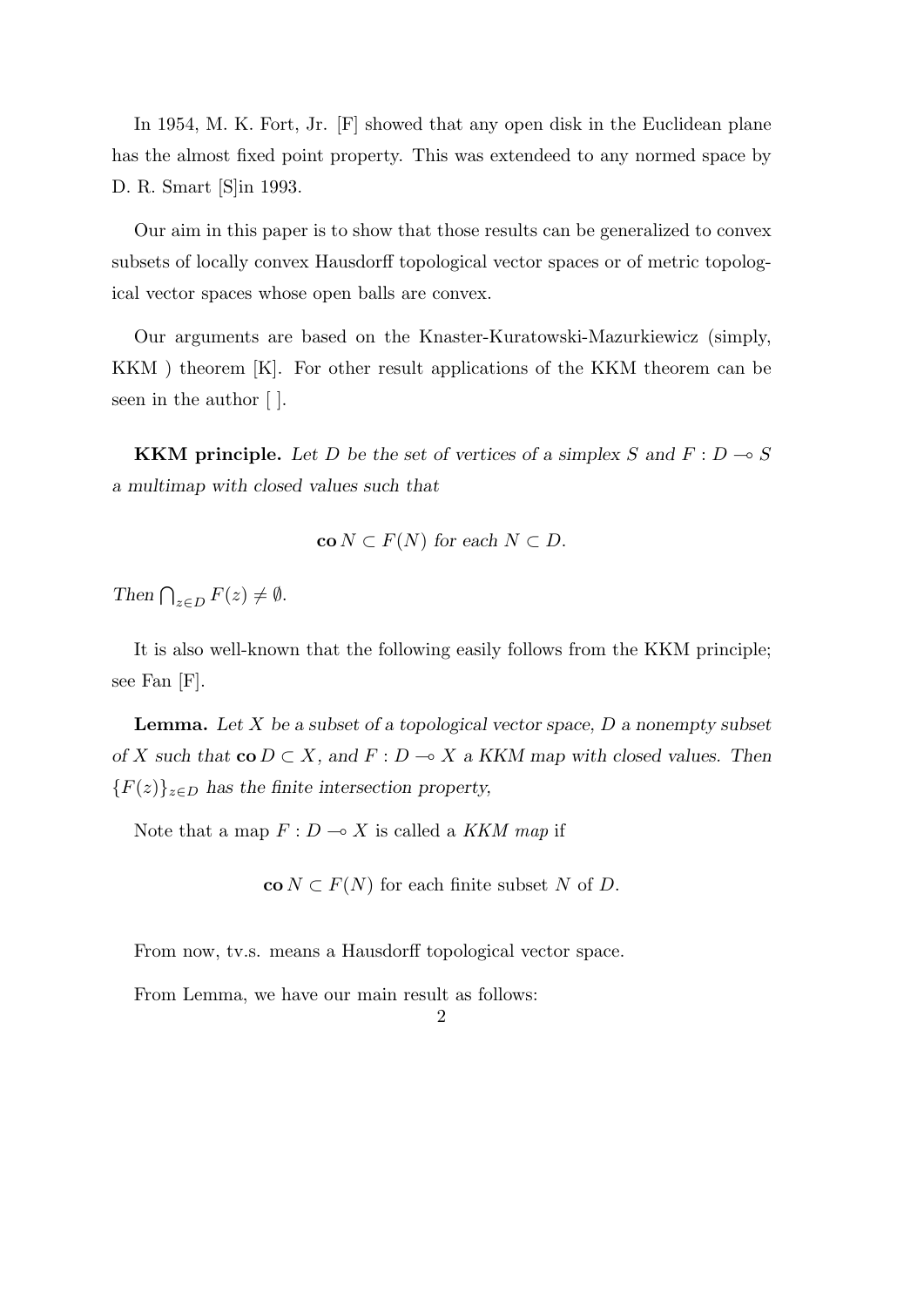**Theorem 1.** *Let X be a nonemprty convex subset of a locally convex t,v.s. E and*  $f: X \to \overline{X}$  *a continuous map such that*  $\overline{f(X)}$  *is totally bounded. Then f has the almost fixed point property; that is for any eighborhood U of* 0 *in E, there exists a point*  $x_U \in X$  *such that*  $f(x_U) \in x_U + U$ .

**Proof.** For any neighborhood *U* of 0 in *E*, we choose a convex open neighborhood *V* on 0 in *E* such that  $V + V \subset U$ . Since  $\overline{f(X)}$  is totally boubded in  $\overline{X}$ , there is an  $D' \in \langle f(X) \rangle$  such that  $f(X) \subset D' + V$ . Let  $D' := \{y_1, y_2, \dots, y_n\} \subset X$ . Choose a subset  $D: \{x_1, x_2, \dots, x_n\} \subset X$  such that  $y_i - x_i \in V$  for each  $i = 1, 2, \dots, n$ . Let  $F:D\to \overline{X}$  a multimap defined by

$$
F(x_i) = \overline{f(X)} \setminus (y_i + V)
$$
 for each  $x_i \in D$ .

Then *F* is closed-valued and

$$
\bigcap_{i=1}^{n} F(x_i) = \overline{f(X)} \setminus \bigcup_{i=1}^{n} (y_i + V) = \emptyset.
$$

Since  $f: X \to \overline{X}$  is continuous and

$$
\bigcap_{i=1}^{n} f^{-1} \circ F(x_i) = f^{-1}(\bigcap_{i=1}^{n} F(x_i)) = \emptyset,
$$

 $f^{-1} \circ F : D \multimap X$  is closed-valued and not a KKM map. Therefore, by Lemma, there exists an  $A \in \langle D \rangle$  such that  $\mathbf{co} A \nsubseteq f^{-1} \circ F(A)$ . Let  $A = \{x_{i_1}, x_{i_2}, \dots, x_{i_k}\}.$ Then there exists an  $x_U \in \text{co } A$  and  $f(x_U) \notin F(x_{I_j} \text{ for all } j = 1, 2, \dots, k$ . Hence  $f(X_U) \in y_{i_j} + V$ . Let  $x_U = \sum_{j=1}^k \lambda_{i_j} x_{i_j}$  where  $\lambda_{i_j} \in [0,1]$  and  $\sum_{i=1}^k \lambda_{i_j} = 1$ . Since *f*(*xU*) ∈ *x*<sup>*i*</sup><sub>*j*</sub> + (*y*<sup>*i*</sup><sub>*j*</sub> − *x*<sup>*i*</sup><sub>*j*</sub></sub>) + *V* ⊂ *x*<sup>*i*</sup><sub>*j*</sub> + *V* + *V* and *V* is convex, we have

$$
f(x_U) = \sum_{j=1}^k \lambda_{i_j} f(x_U) \in \sum_{j=1}^k \lambda_{i_j} x_{i_j} + V + V = x_U + V + V \subset x_U + U.
$$

This completes our proof.

3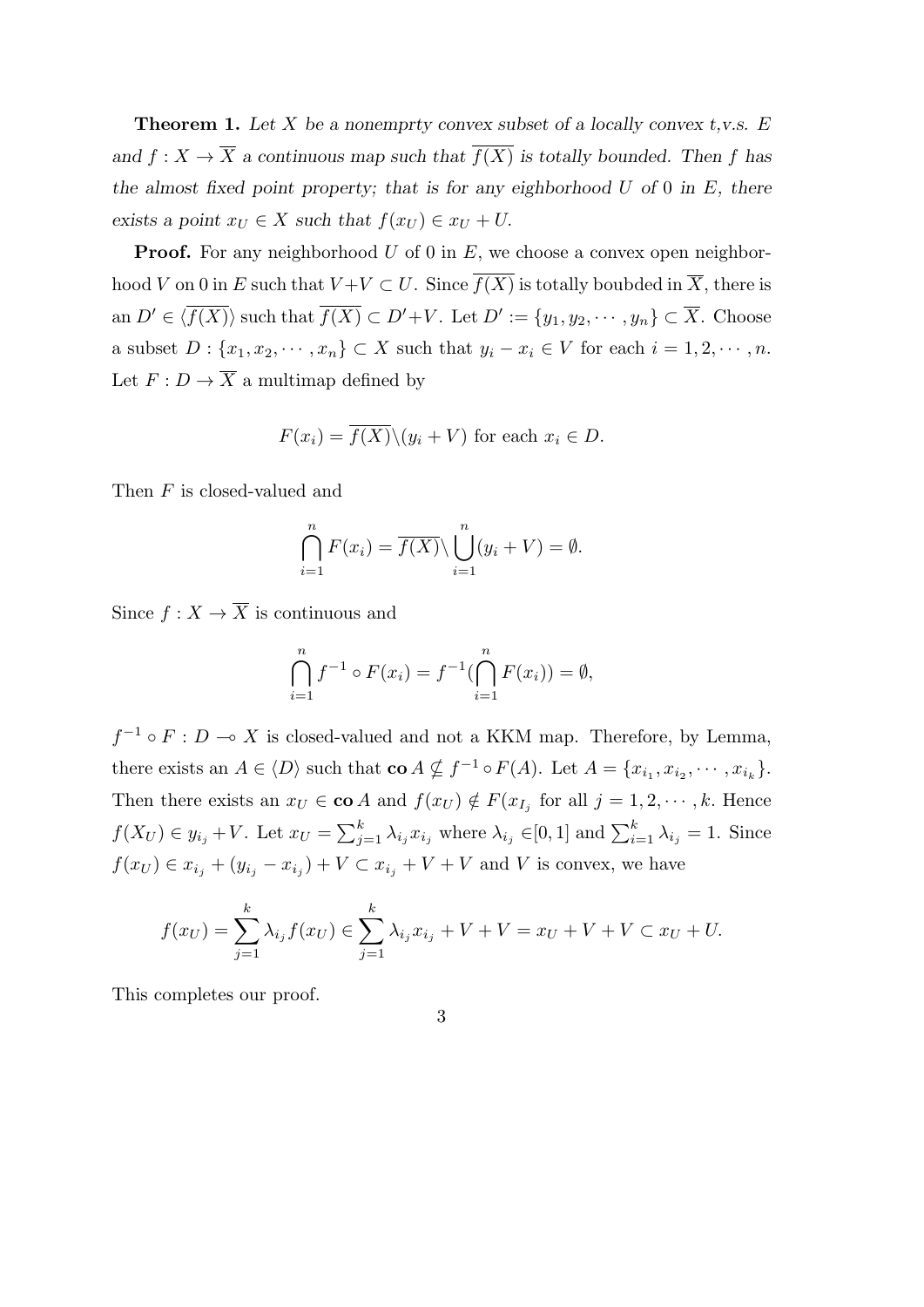**Corollary 1.** *Let X be a nonempty convex subset of a locally convex t.v.s. E and*  $f: X \to X$  *a continuous map.* If *X is totally bounded, then f* has the almost *fixed point property.*

**Proof.** Note that  $f: X \to X$  can be regarded as  $f: X \to \overline{X}$ . Since  $x(X) \subset X$ is totally bounded, so is  $\overline{f(X)}$ . Now, the conclusion follows from Theorem 1.

**Example.** (1) If *E* is a metric t.v.s. whose balls are convex, then Theorem 1 and corollary 2 hold.

Note that Smart [ S ] obtained Theorem 1 and Corollary for the following cases:

- (2) *E* is a normed vector space.
- $(3)X$  is an open ball in a normed vector space.
- (4) *X* is an open ball in  $\mathbb{R}^n$ .
- More early, Fort  $\lceil F \rceil$  obtained Corollary 2 when
- (5) *X* is an open disk in  $\mathbb{R}^2$ .

Theorem 1 or Corollary 1 does not guarantee any existence of fixed points of *f*.

**Example.** Let  $X = \{(x, y) : x^2 + y^2 < 1\}$  be the open unit disk in  $\mathbb{R}^2$  and  $f: X \to \overline{X}$  a continuous map such that  $f(x, y) = (x, \sqrt{1-x^2})$  for all  $(x, y) \in X$ . However, we have the following from Theorem 1:

**Theorem 2.** *Let X be a nonempty convex subset of a locally convex t.v.s. E and*  $f: X \to X$  *a continuous map which is compact* (*that is,*  $f(X)$  *is contained in a* compact subset of *X* ). Then *f* has a fixed point  $x_0 \in X$ , that is,  $x_0 = f(x_0)$ .

**Proof.** Note that *f* is closed ( that is, has the closed grapy ) and that any closed map having the almost fixed point property has a fixed point. Therefore Theorem 2 follows from Theorem 1.

Theorem 2 was obtained by Hukuhara [ H ] with different proof, and includes fixed point theorem duo to Brouwer ( for an *n*-simplex *X* ), Schauder ( for a normed vector space  $E$  ), and Tychonoff ( for a compact convex subset  $X$  ).

We have one more